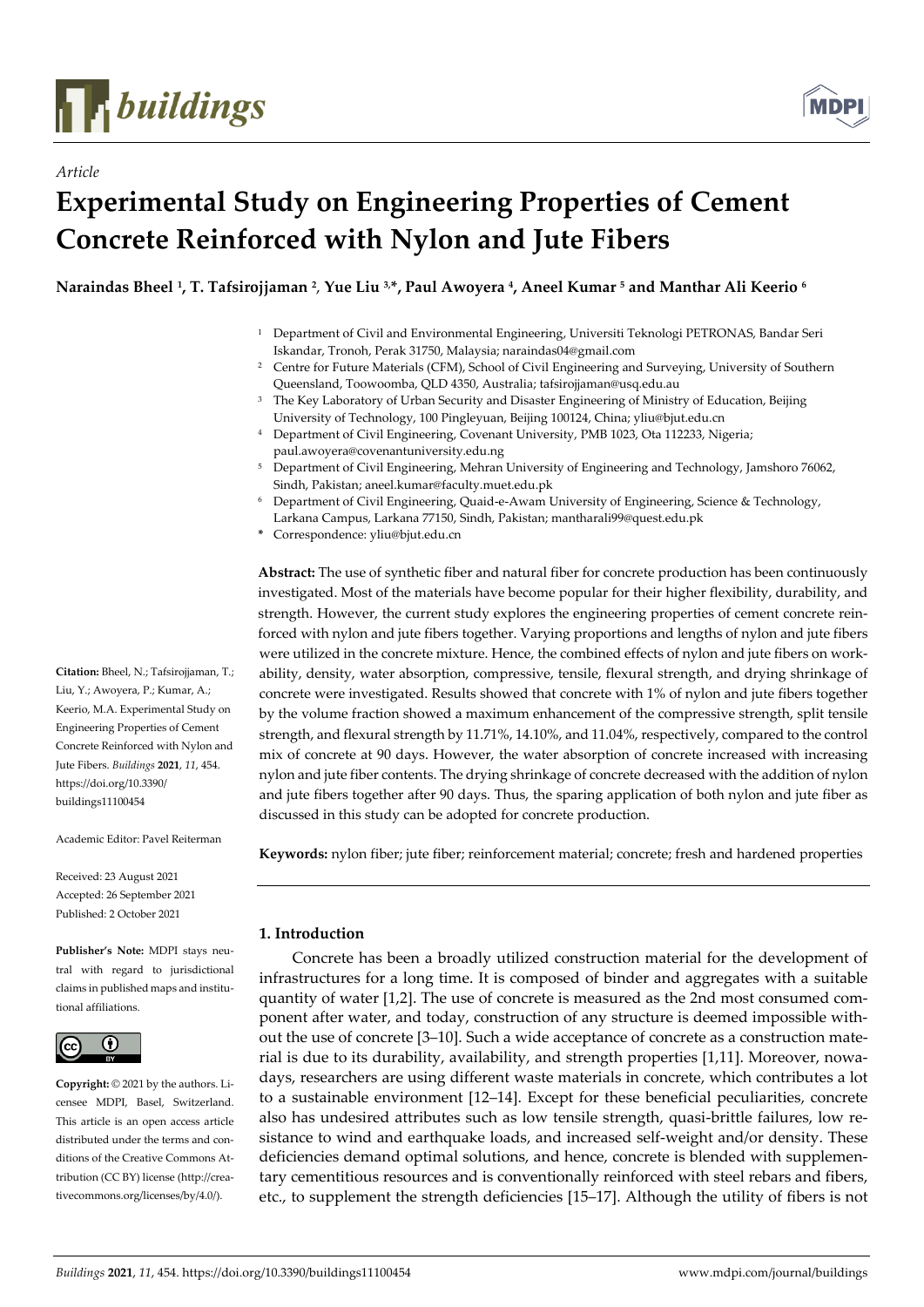new, the research concerning the use of fibers has been rising since the early 1900s to supplement the strength deficiencies of concrete [18]. The introduction of fibers in the concrete matrix not only increases the toughness of the concrete body but also delays crack development [19]. The effect of fibers has been investigated in various studies. In addition, the fibers in the mixture of concrete also improve the shear and punching resistance of concrete and aid in recovering post-cracking strength losses [20–22]. Apart from these merits, the only risk associated with fiber reinforcement in the concrete matrix is the decline in workability of concrete which can be conventionally complemented with the use of admixtures [17].

In conclusion, the utility of fibers for supplementing concrete deficiencies up to a substantial extent is well-established [23]. The properties of fiber-reinforced concrete are highly influenced by the physical parameters of fibers, i.e., diameter, aspect ratio, length, etc. Unlike fibers with larger diameters, fibers with small diameters have been reported to be difficult for dispersion in fresh concrete [13,24,25]. Although the best-suited modifications in deficiencies of concrete can be achieved by the unidirectional orientation of fibers with fibers being parallel to the applied forces, it is still impractical because of the short lengths of fibers [26,27]. Numerous fibers such as sisal, steel, plastic, hemp, carbon, hybrid, glass, human scalp hair, etc., are used for reinforcement of concrete, depending upon their availability, characteristics, and feasibility [13,17,25,28,29].

The current study focused on using natural fiber, i.e., jute, and synthetic fiber, i.e., nylon, as reinforcing materials for concrete. Nylon fiber is a textile fiber invented in 1938 by Wallace Carothers to compete with the strength of silk fiber [30]. The tensile strength of nylon fiber was claimed to be 750–1000 MPa by [31], which became the reason for a 30% increment in the tensile strength of concrete in a recent study conducted in 2020 by [32]. Nylon fibers are also tough in their textures, and hence, 49% improvement was also observed in the toughness of concrete when reinforced with nylon fibers [32]. Similarly, Nitin and S. Verma [33] concluded that adding nylon fiber by 1% of volume increases the crushing strength of concrete by 10% and tensile strength of concrete by 25%. An increase of up to 17% in crushing strength and up to 21% in tensile strength was witnessed with the water–binder ratio of 0.63 and nylon fibers in 0.5%, 1.5%, and 2.5% by weight fraction of cement mortars [34]. Moreover, the nylon fibers are also observed to be effective in enhancing the mechanical, microstructural, and durability properties of concretes prepared with recycled aggregates [35]. The nylon fibers have also been studied for their usefulness in concrete composites along with fly ash for prominent growth in strength values [36].

Meanwhile, the jute fiber is a natural fiber with tensile strength ranging from 400 to 800 MPa [26]. M. Zakaria et al. [37] stated the use of yarn and jute fibers in concrete and concluded that there is a tremendous scope of using jute fibers in concrete. Similarly, Gupta et al. [38] recently conducted a study on the use of jute fibers of 15 mm and 25 mm long in 0.1–0.4% of the volume of concrete. The outcome was detected that the inclusion of 15 mm fibers increases the crushing strength up to 12.4%, and the introduction of 25 mm fibers in concrete increases its compressive strength up to 8% at 0.3% fiber inclusion level. Similarly, an incredible increase in tensile strength was observed, i.e., 58% with 15 mm fibers and 42% with 25 mm fibers with a reinforcement level of 0.3% by the total volume of concrete. In addition, the jute fiber also attenuated the brittleness and shrinkage of concretes [38]. These results were also in agreement with the study of [39]. Moreover, 0.4–0.5% jute fiber content was found to be optimum for concrete compressive and tensile strength [40–42]. The jute fibers have also found their effectiveness in strengthening the concrete beams as it improves strength values, ductility, stiffness, and toughness of concrete beams [43]. In addition, the jute fiber can also be utilized in high-strength concrete as a spalling prevention agent [44]. The reinforcement of concrete with jute fibers not only impedes the crack instigation but also helps in post-cracking propagation [45].

This review led to an observation that literature is scarce on studies focusing on a combination of synthetic nylon fiber and natural jute fiber. The present study intends to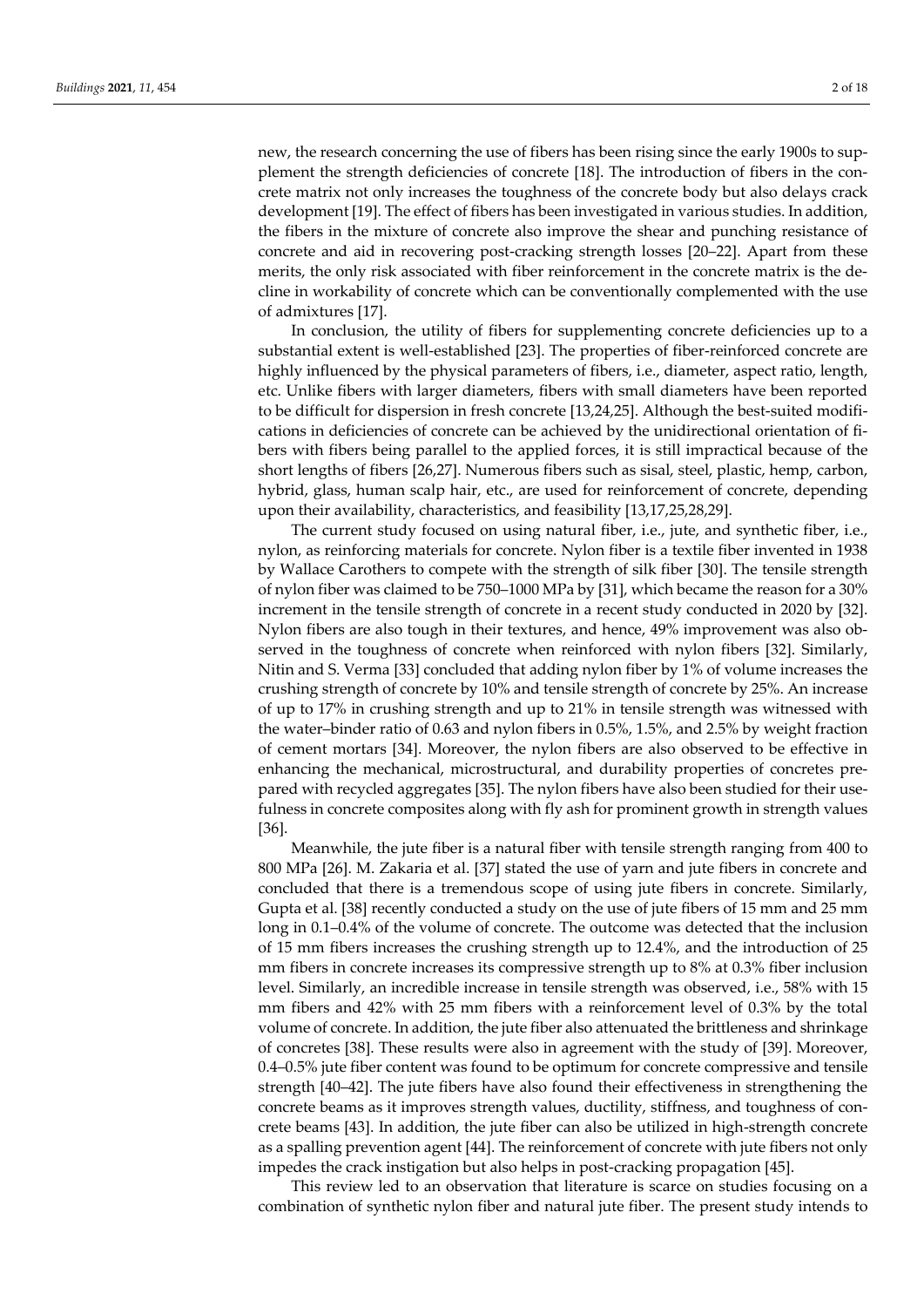fill this gap and to investigate the influence of nylon and jute fibers combined reinforcement on various engineering properties of concrete, i.e., workability, water absorption, density, compressive strength, flexural and split tensile strength, elastic modulus, and drying shrinkage of concrete.

## **2. Materials**

The materials utilized in this study were nylon fiber, jute fiber, and basic constituents of concrete, i.e., water, cement, fine aggregate, and coarse aggregate. The properties of materials are detailed as follows:

## *2.1. Cement*

The Portland cement in concrete works as a binder to bind the materials together. In this research, the Grade 43 cement meeting the standards set in ASTM C150/C150M-19 [46] was employed. The chemical composition of cement is detailed in Table 1, while other physical and mechanical characteristics are listed in Table 2.

**Table 1.** Chemical composition of cement.

| $Oxide$ $SiO2$ | CaO                                                    |  | $MgO$ $Na_2O$ $Al_2O_3$ $Fe_2O_3$ $SO_3$ |  | $K_2$ O  |
|----------------|--------------------------------------------------------|--|------------------------------------------|--|----------|
|                | <b>OPC</b> 18.11% 60.22% 3.66% 0.18% 4.31% 2.38% 2.87% |  |                                          |  | $0.67\%$ |

| Property                    | Value             | Standard [46]  |
|-----------------------------|-------------------|----------------|
| Normal Consistency          | $32\%$            |                |
| <b>Initial Setting Time</b> | $55 \text{ min}$  | $\geq$ 45 min  |
| <b>Final Setting Time</b>   | $225 \text{ min}$ | $\leq$ 375 min |
| Compressive Strength        |                   |                |
| 2 days                      | 27.63 MPa         |                |
| 7 days                      | 40.27 MPa         |                |

28 days 48.94 MPa ≥19 MPa

**Table 2.** Physical and mechanical properties of ordinary Portland cement.

#### *2.2. Fine and Coarse Aggregates*

The fine and coarse aggregates, conforming to specifications set in ASTM C33 / C33M-18 [47], were acquired from the local market. The maximum size of fine aggregates was 4.75 mm and that for coarse aggregates was 19 mm. Further properties of fine and coarse aggregates are detailed in Table 3, and sieve analysis curves for coarse and fine aggregates were done by using ASTM C136 [48], respectively, displayed in Figures 1 and  $\mathcal{P}$ 

#### **Table 3.** Properties of fine and coarse aggregates.

| <b>Property</b>         | <b>Fine Aggregate</b> | <b>Coarse Aggregate</b> |  |  |
|-------------------------|-----------------------|-------------------------|--|--|
| Fineness Modulus        | 2.34                  |                         |  |  |
| <b>Water Absorption</b> | $1.67\%$              | 1.23                    |  |  |
| Specific Gravity        | 2.63                  | 2.71                    |  |  |
| Density                 | $2640 \text{ kg/m}^3$ | $2718 \text{ kg/m}^3$   |  |  |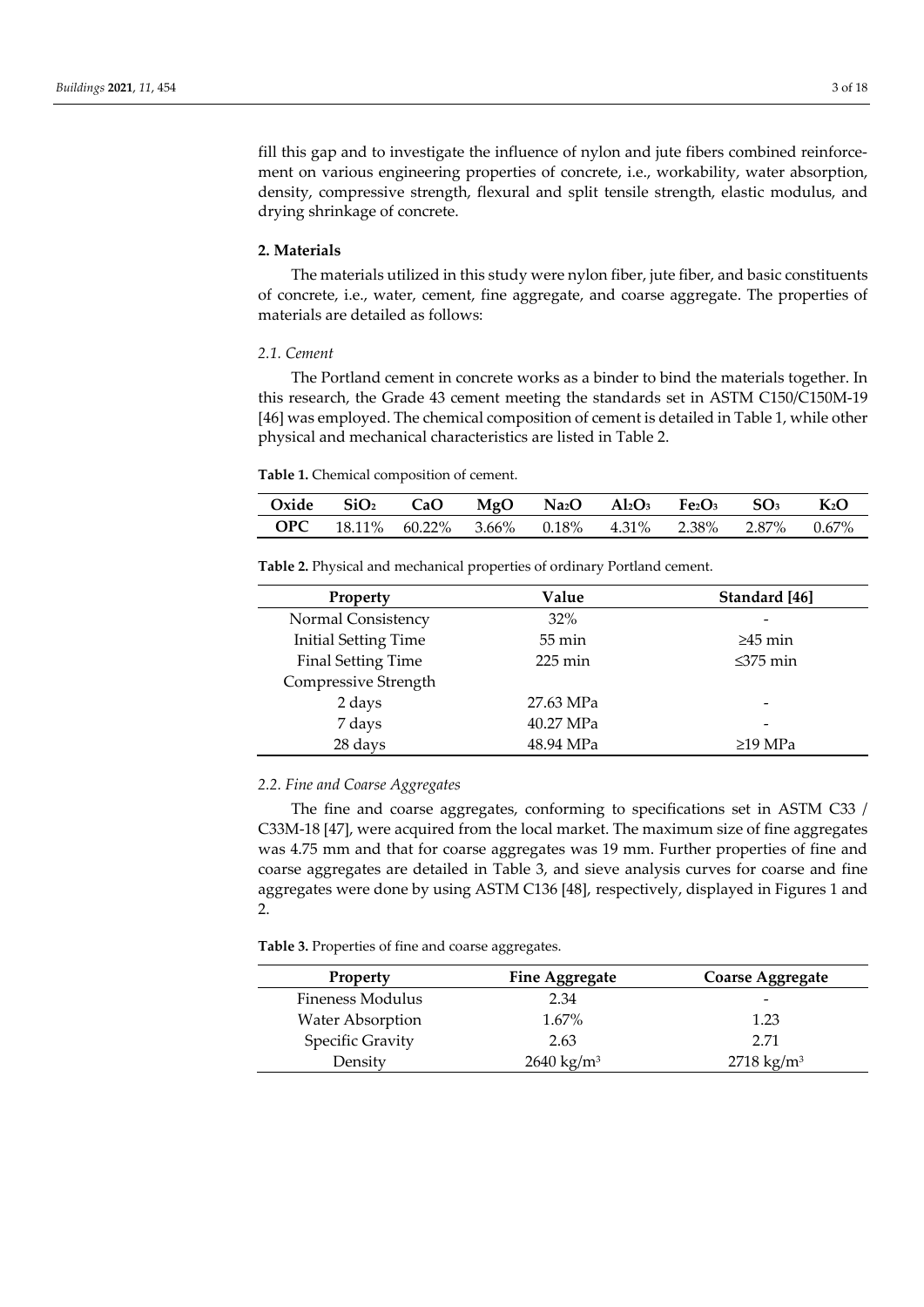

Figure 1. Grading curve of coarse aggregate (CA).



Figure 2. Grading curve of fine aggregate (FA).

## *2.3. Water*

For this study, potable water, free from all impurities and meeting the standards set in [49], was used.

## *2.4. Nylon Fiber*

Nylon fibers (NF) were purchased from the local market with various lengths and then cut into two different lengths of 10 and 20 mm. After cutting into the required length, the nylon fibers were used by the volume fraction of concrete in the mixture. It possessed 0.10 mm in diameter. Moreover, the properties of nylon fiber, such as density, tensile strength, and modulus of elasticity, are measured by 1120 kg/m<sup>3</sup> , 36.80 MPa, and 3.88 GPa, respectively.

#### *2.5. Jute Fiber*

Jute fibers were used of 10 mm and 20 mm in length for this research work and collected from the local market. This fiber is a long, soft, and shiny vegetable fiber possessing an off-white to brown color. However, the collected jute fiber possessed various lengths,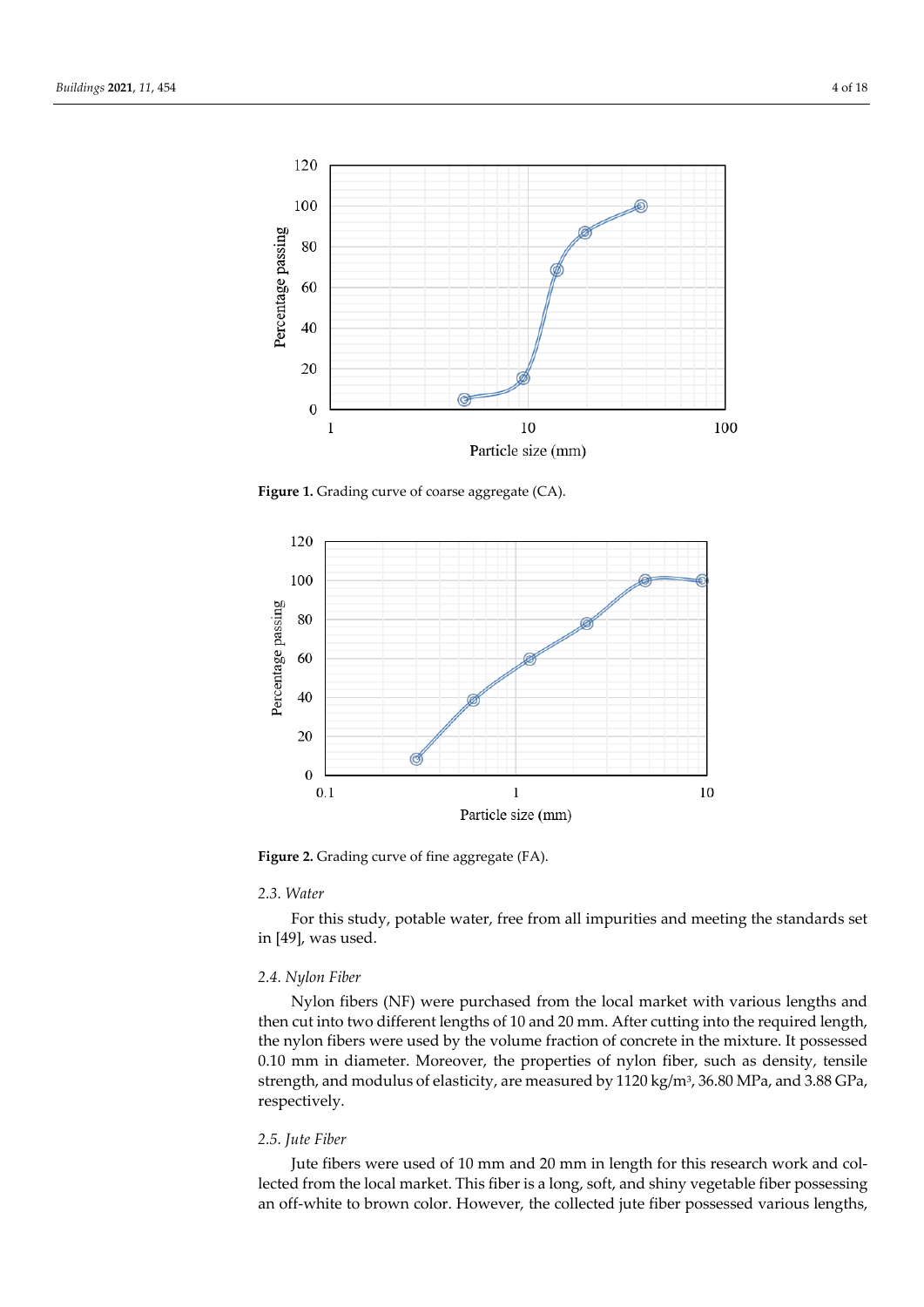and then was cut into two different lengths, namely 10 and 20 mm. After that, it was ready to be used in concrete by the volume fraction. Properties such as tensile strength, density, diameter, and modulus of elasticity are noted as 488 MPa, 1440 kg/m<sup>3</sup> , 0.10 mm, and 28.50 GPa, respectively. Therefore, the use of jute fiber in concrete might provide better results as compared to nylon fiber as jute fiber has superior material properties compared to nylon fiber.

#### **3. Mix Design and Specimen Preparation**

In this experimental program, five mixtures were made with concrete ingredients, nylon, and jute fibers. The fibers were used in concrete as reinforcement at 0%, 0.5%, 1%, 1.5%, and 2% levels where the content of nylon and jute fibers kept the same level based on a preliminary evaluation of the raw materials, and it was discovered that an equal fiber constituent would be utilized to balance the volumetric fraction of fibers in each of the mixtures. However, a combination of different contents of jute and nylon fiber could be considered in a future study. The NFJF0 mix was a control or conventional mix, only constituting the basic ingredients of concrete, while other mixes such as NFJF0.5, NFJF1, NFJF1.5, and NFJF2 represented the fiber introduction levels of 0.5%, 1%, 1.5%, and 2%, respectively. For example, NFJF1 means the mix employed nylon and jute fibers at a 1% reinforcement level. The mix proportions are detailed in Table 4. A total of 135 specimens were equipped. The preparation of specimens was completed in line with standards set in [50].

**Table 4.** Mix proportions (kg/m<sup>3</sup> ).

| Mixture ID PC |     | Nylon and Jute<br><b>Fibers Content</b><br>$\binom{0}{0}$ | <b>Nylon</b><br>Fiber $(\% )$ Fiber $(\% )$ | <b>Tute</b> | Water | Fine<br>Aggregate | Coarse<br>Aggregate |
|---------------|-----|-----------------------------------------------------------|---------------------------------------------|-------------|-------|-------------------|---------------------|
| NFJF0         | 375 | 0                                                         |                                             | $\theta$    | 188   | 562               | 1125                |
| NFJF0.5       | 375 | 0.50                                                      | 0.25                                        | 0.25        | 188   | 562               | 1125                |
| NFJF1         | 375 | 1.0                                                       | 0.5                                         | 0.5         | 188   | 562               | 1125                |
| NFJF1.5       | 375 | 1.50                                                      | 0.75                                        | 0.75        | 188   | 562               | 1125                |
| NFJF2         | 375 |                                                           |                                             |             | 188   | 562               | 1125                |

### *3.1. Procedures for Testing*

#### 3.1.1. Slump Test

The slump test was performed on the freshly made concrete, including several percentages of nylon and jute fibers by the volume fraction combined in the concrete by conforming BS EN 12350-2 [51] code.

#### 3.1.2. Hardened Concrete

The water absorption and density of hardened concrete were performed on concrete, including various percentages of nylon and jute fibers combined in concrete by following BS 1881 [52] and BS EN 12390-7 [53] procedures at 28 days, respectively. However, the cubical samples (100 mm × 100 mm × 100 mm) were prepared for testing the compressive strength, and cylinders (200 mm × 100 mm) were made for exploring the splitting tensile strength concrete mix with the accumulation of nylon and jute as fibers by the mass of PC together in concrete by following the BS EN 12390-3 [54] and BS EN 12390-6 [55] code practice correspondingly. Similarly, flexural strength was achieved on prism (500 mm × 100 mm × 100 mm) samples of concrete prepared with nylon and jute fibers combined in a mixture by obeying BS EN 12390-5 [56] code practice. Moreover, the modulus of elasticity of concrete was determined with the accumulation of various percentages of nylon and jute fibers combined in concrete by following the BS EN 12390-13 [57] code procedure. These all-concrete samples were cured and tested at 28 and 90 days. Furthermore, drying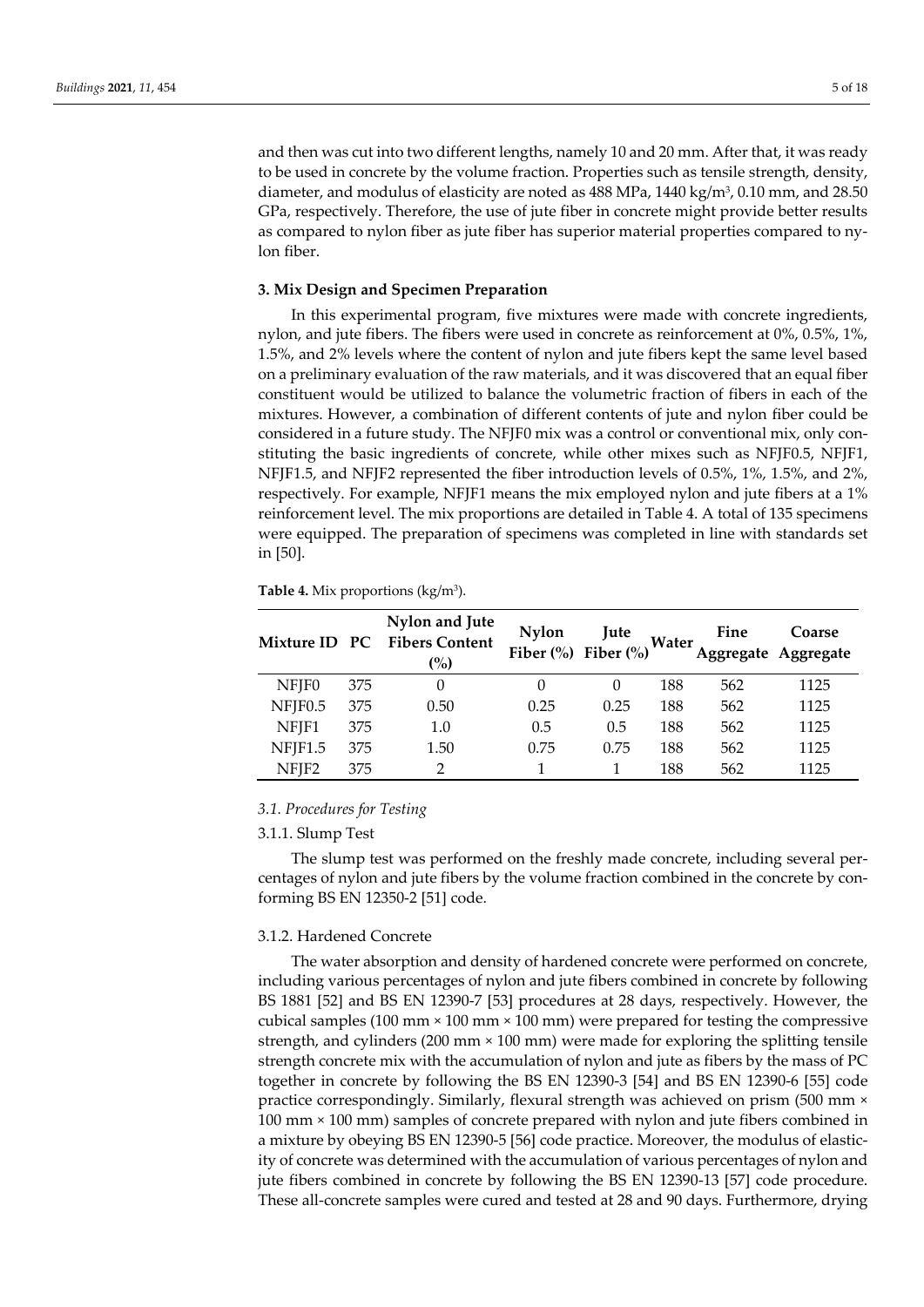shrinkage of concrete was performed on the cylindrical samples made of concrete with the addition of several percentages of nylon and jute fibers by the mass of PC in concrete by confirming the BS ISO 1920-8 [58] code procedure at 5, 10, 15, 20, 30, 60, and 90 days, respectively. The experimental setup of concrete testing is shown in Figure 3.



**Figure 3.** Experimental details of concrete testing.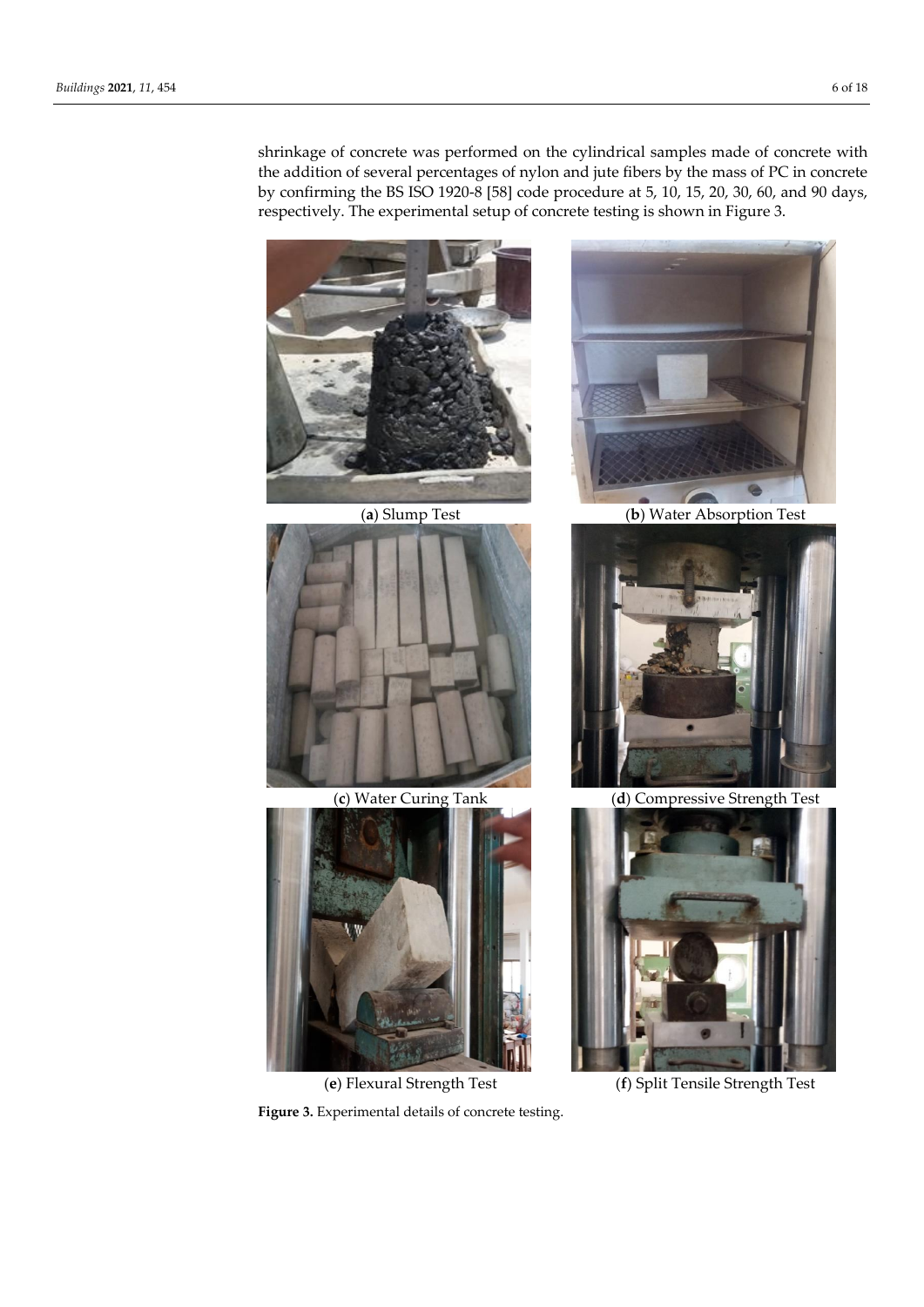#### **4. Results and Discussions**

#### *4.1. Slump Test*

The slump test is used for measuring the workability of a freshly mixed concrete mixture. In simple terms, workability refers to the ease with which it can be placed and compacted, while workable concrete refers to concrete that can be placed and compacted without segregation. Figure 4 displays the slump test of concrete reinforced with several percentages of nylon and jute fibers. The maximum outcome of slump values was estimated by 60 mm at 0% of nylon and jute fibers together. The minimum value was calculated by 28 mm at 2% of nylon and jute fibers together by the volume fraction. However, the outcome was detected that the slump of freshly made concrete is declined with the incline in the amount of nylon and jute fibers in concrete. This decrease in workability could be linked to an increase in the constituent's specific surface area, increasing the cement mortar required to cover their area. Hence, the necessary quantity of water for the workability of reinforced concrete with nylon and jute fibers was lowered. According to Onuaguluchi and Banthia [59], increasing the amount of fiber in concrete reduces its workability. Similarly, Bayasi and Soroushian [60] found that when the amount of jute fiber in concrete increases, the workability decreases. According to Bheel et al. [61], when the amount of jute fiber in concrete increases, the workability of the concrete decreases. Gao and Wang [62] reported that the slump of steel fiber reinforced recycled fine aggregate concrete (SFRFAC) is reduced by improving the content of steel fiber in the mixture.



**Figure 4.** Slump test.

#### *4.2. Density of Concrete*

Figure 5 shows the bulk density of concrete reinforced with several percentages of nylon and jute fibers. The highest density was estimated by  $2388 \text{ kg/m}^3$  at 0% of nylon and jute fibers, and the least density was recorded by 2300 kg/m<sup>3</sup> while using 2% of nylon and jute fibers in concrete at 28 days, respectively. It was deemed that the density of concrete is declined with reinforcement of nylon and jute fibers. This reduction in density may be attributed to growing porosity and air void, which brought about inadequate compaction of the high nylon and jute fiber content in the mixture. Moreover, the density was decreased as the density of nylon and jute fibers is lesser than other components of concrete,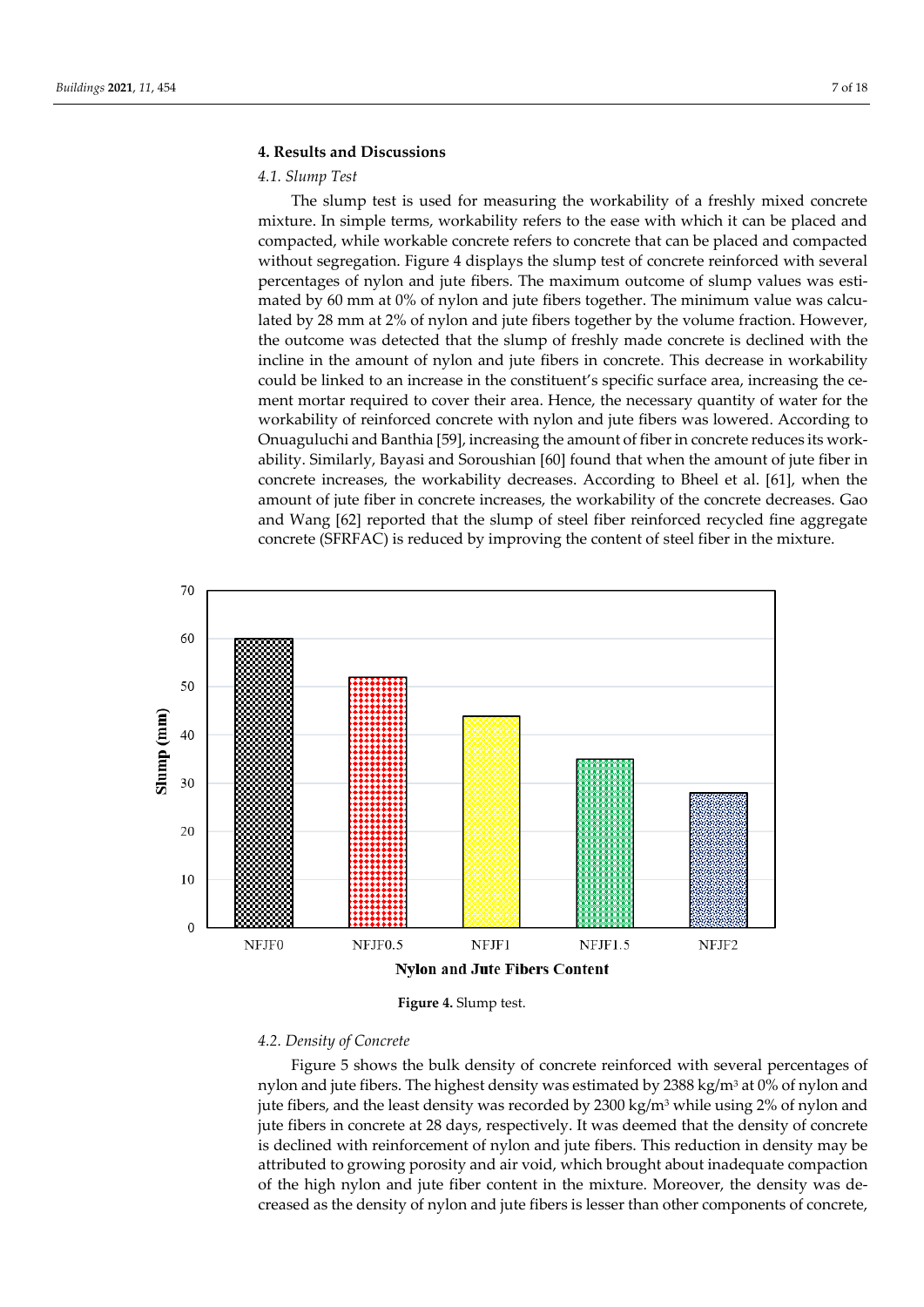and nylon and jute fibers entrapped more air in concrete than that in the control mixture. This opinion is associated with Ismail et al. [63], where it was deemed that the density of concrete reinforced with jute fiber is reduced as compared to concrete without reinforced fiber. Similarly, Bheel et al. [64] itemized the density of concrete and found that it declined with growing in the amount of human hair fiber at 28 days.



**Figure 5.** Density of concrete.

#### *4.3. Water Absorption of Concrete*

Figure 6 displays the water absorption of concrete reinforced with nylon and jute fibers together after 28 days. The maximum outcome of water absorption was estimated by 3.07% at 2% of nylon and jute fibers together, and the smallest value was considered by 2.40%, whereas applying 0% of nylon and jute fibers together by the volume fraction after 28 days, respectively. However, it was believed that the water absorption is increased with the inclusion of nylon and jute fibers together by the volume fraction. This improvement in the water absorption of concrete may be due to more water being absorbed by nylon and jute fibers in concrete than that of concrete without reinforced nylon and jute fibers by volume fraction, as well as the higher entrapped air in concrete by nylon and jute fibers than that in the control mixture. This opinion is in agreement with Bheel et al.'s study [64], where it was found that the water absorption of concrete is improved by the accumulation of human hair fiber in concrete.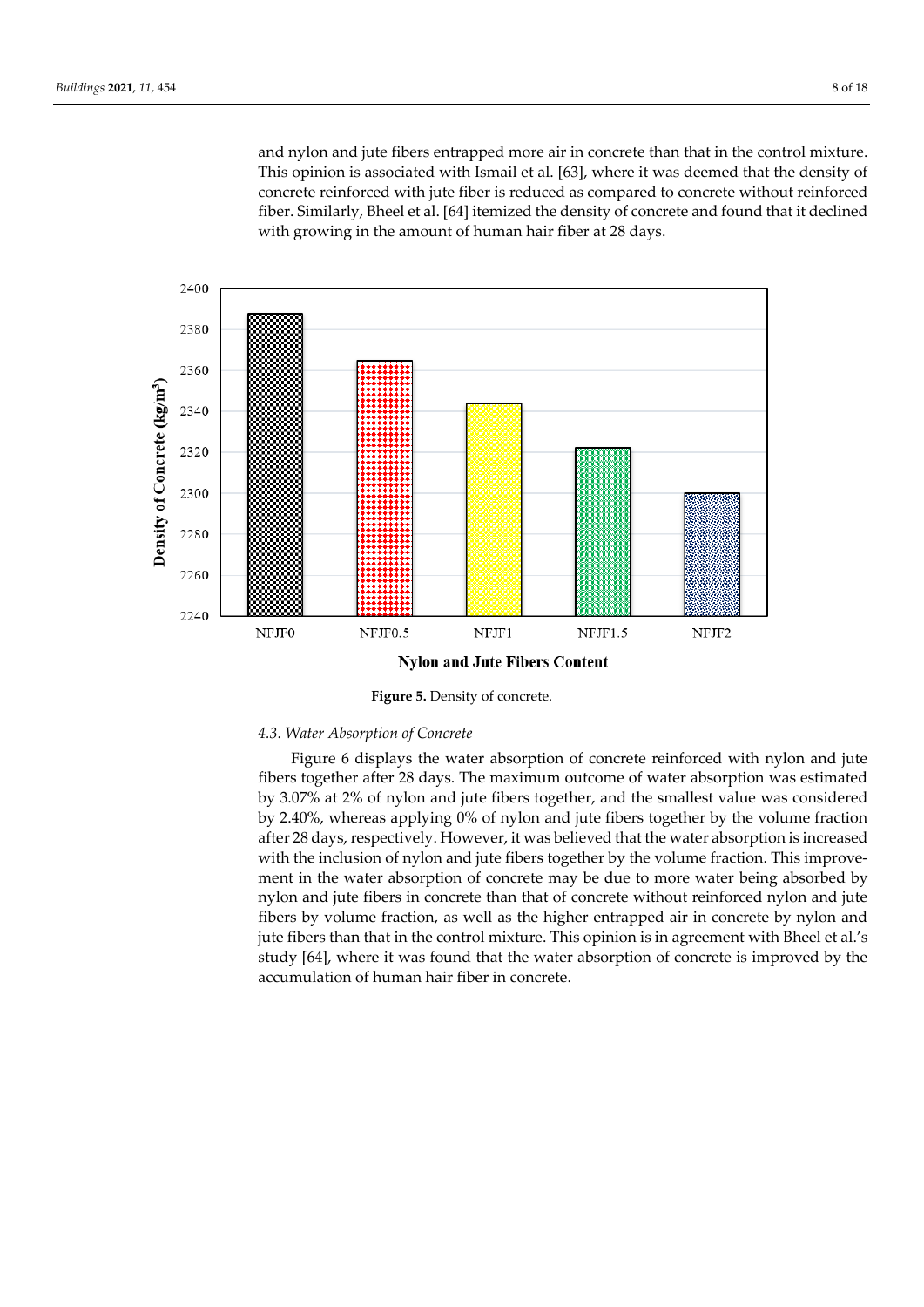

**Figure 6.** Water absorption of concrete.

#### *4.4. Compressive Strength of Concrete*

The cubical samples were tested for investigating the compressive strength of the concrete reinforced with various proportions of nylon and jute fibers at 28 and 90 days, correspondingly. The optimum outcomes of strength were estimated by 30.15 MPa and 31.28 MPa at 1% combined use of nylon and jute fibers, and the lowest strength was calculated by 25.48 MPa and 26.8 MPa while using 2% of nylon and jute fibers together after 28 and 90 days, respectively. Hence, the concrete with 1% of nylon and jute fibers together by the volume fraction showed the highest increase in compressive strength of 11.71% at 90 days. However, it was predicted that the compressive strength of mixtures was augmented with increases in the content of nylon and jute fibers together up to 1% by the volume fraction and rose with the curing age, as shown in Figure 7. The increase in strength of concrete when reinforced with fibers may be due to the quantity of fibers increasing up to a certain limit, which helps in controlling the formation, widening, and propagation of cracks more effectively. On the other hand, it has been discovered that the fiber-connecting effect prevents transverse deformation, resulting in increased concrete compressive strength [65]. Besides, the smaller volume of nylon and jute fibers binds the composite ingredients tightly and proceeds to an intact bound [66].

Furthermore, once the percentage of nylon and jute fibers in the concrete mixture exceeds 1%, the strength begins to decline owing to enhanced air spaces and porosity, resulting from poor compaction of a large number of nylon and jute fibers in the concrete mixture. Similarly, nylon and jute fibers have a ball-up tendency with an aspect ratio larger than 120, resulting in inadequate spreading in concrete mixes and reduced compressive strength [66]. The study of a similar trend was related to Zakaria et al. [67], where it was revealed that the compressive strength of concrete was boosted while using 0.5% of jute fiber. According to Bheel et al. [64], the compressive strength was increased by up to 1% when the amount of human hair was increased, and then it began to decrease. Lehner et al. [68] described that the self-compacting concrete blended with steel fiber up to 1% provides the best compressive strength. Zhong et al. [69] testified that the compressive strength of fiber-reinforced concrete is improved while using the steel fiber up 1.5% by the volume fraction at 28 days.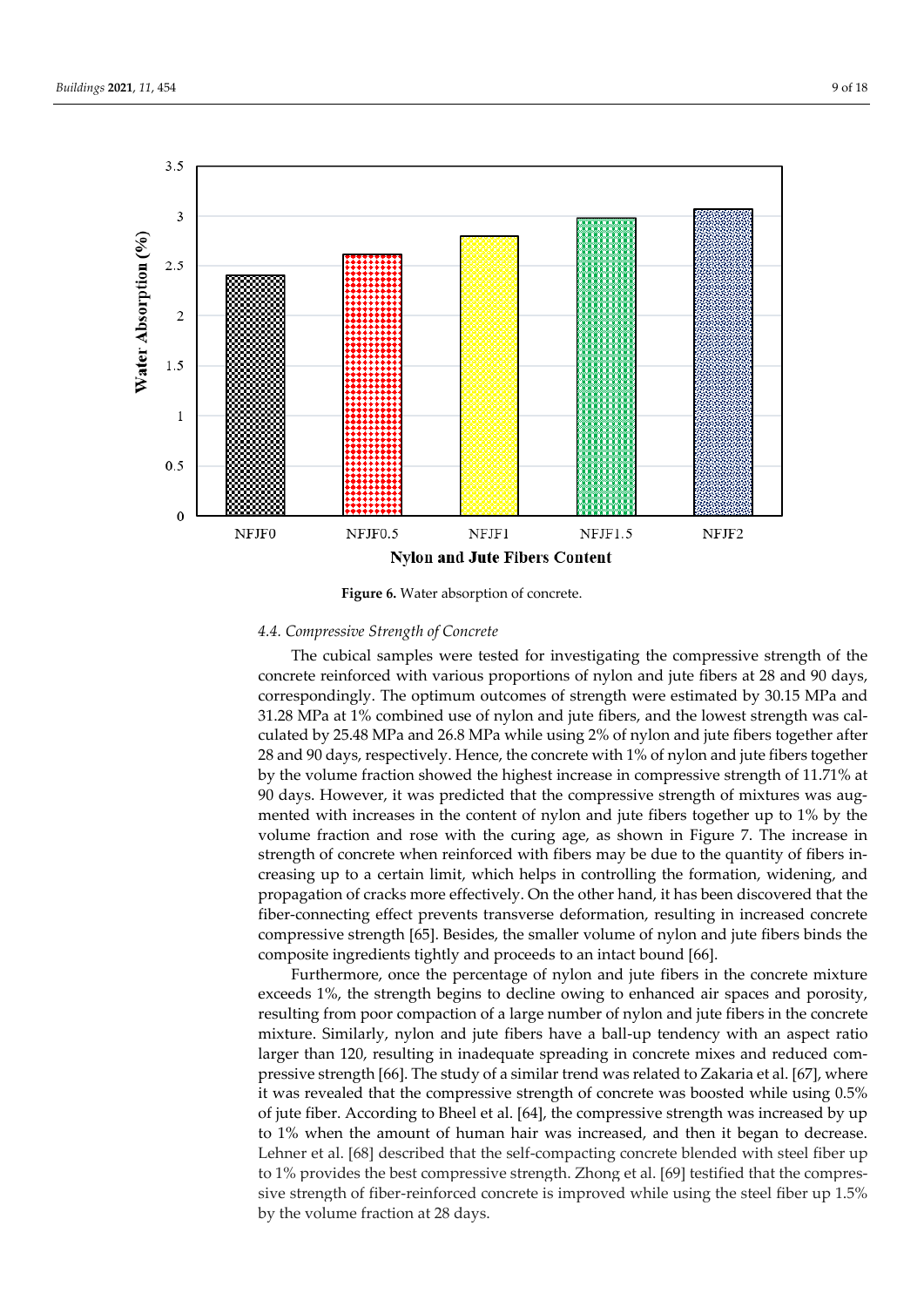

**Figure 7.** Compressive strength of concrete.

## *4.5. Splitting Tensile Strength of Concrete*

Figure 8 indicates the splitting tensile strength of concrete reinforced with different percentages of nylon and jute fibers after 28 and 90 days. The optimum outcome of split tensile strength reinforced with 1% of nylon and jute fibers together was recorded by 3.35 MPa and 3.65 MPa, and the minimum strength was calculated by 2.68 MPa and 2.98 MPa at 2% of nylon and jute fibers by the volume fraction after 28 and 90 days, correspondingly. Hence, the highest increment of split tensile strength of 14.10% was achieved by the concrete with 1% of nylon and jute fibers together by the volume fraction at 90 days. Moreover, it was deemed that the split tensile strength was boosted with the inclusion of nylon and jute fibers together up to 1.5% and enhanced with time. This increase in split tensile strength could be related to the strength of nylon and jute fibers, as well as the suitable physical/chemical connection between the nylon and jute fibers and the concrete matrix. Fibers can thereby prevent the spread of microcracks and, as a result, increase the split tensile strength of concrete. Due to the balling effect and improper bonding with concrete, the split tensile strength begins to decline after adding 1.5 percent nylon and jute fibers to concrete. Besides, this decrement in split tensile strength during the cracking may be owing to the smaller density of concrete at a greater percentage of fiber reinforcement in concrete. This finding is consistent with Bheel et al. [64], who found that the split tensile strength decreased as the extent of human hair increased up to 2%, then decreased after 90 days. A similar kind of study was explored by Bheel et al. [61]. Lehner et al. [68] described that the split tensile strength of self-compacting concrete is enhanced while reinforced with steel fiber up to 2% in the mixture.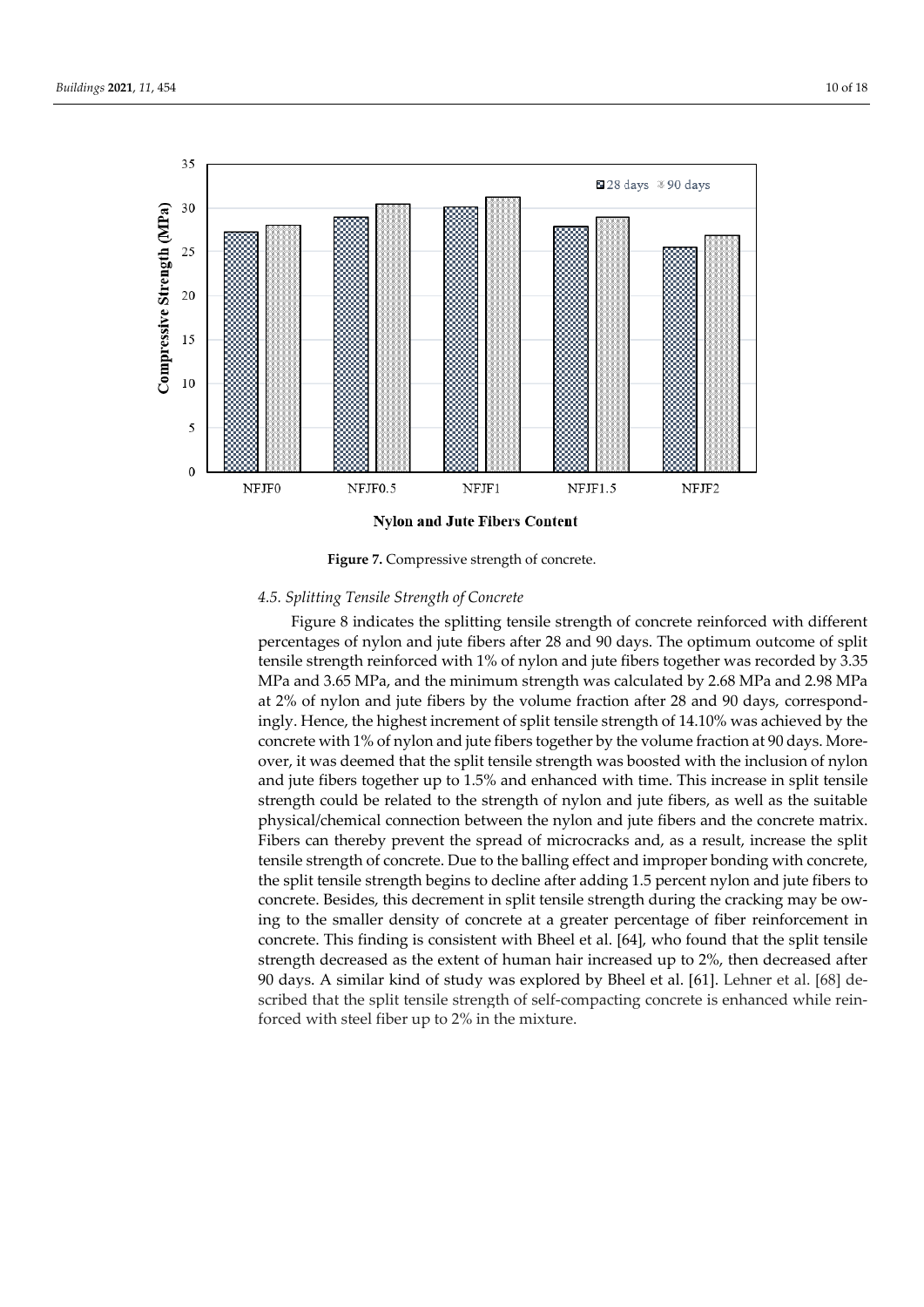

**Figure 8.** Splitting tensile strength of concrete.

## *4.6. Flexural Strength of Concrete*

Figure 9 represents the flexural strength of concrete reinforced with various percentages of nylon and jute fibers together after 28 and 90 days. The highest flexural strength was predicted by 5.38 MPa and 5.85 MPa at 1% of nylon and jute fibers together, and the lowest flexural strength was noted by 4.45 MPa and 4.97 MPa while combined utilization of 2% nylon and jute fibers by the volume fraction of concrete after 28 and 90 days, respectively. Hence, the concrete with 1% of nylon and jute fibers together by the volume fraction showed the highest increase of flexural strength of 11.04% at 90 days. It was thought that the flexural strength was enhanced with growing in the content of nylon and jute fibers together up to 1.5% by the volume fraction. The growth in flexural strength of concrete blended with fibers may be due to the quantity of fibers increasing up to a certain limit (1.5%) which helps in controlling the formation, widening, and propagation of cracks more effectively. On the other hand, the ductile behavior of prism made of concrete is observed owing to the bridging effects of fibers across the cracks and enhances the ductility of the concrete prism, which increases the flexural strength of concrete.

Similarly, beyond the 1.5% utilization of nylon and jute fibers together, the flexural strength starts dropping due to the balling effect and improper bonding of fibers with concrete, and it may reduce due to high porosity and irregular dispersal of reinforcing fibers in concrete. A comparable trend of findings was correlated to Meddaha and Bencheikh [70], where the flexural strength was reduced by using above 1% of fiber reinforcement in concrete after every curing period. Similarly, Bheel et al. [64] stated that the flexural strength was improved as the dosages of human hair fiber increased up to 2%. Zhong et al. [69] found that the flexural strength of fiber-reinforced concrete under fourpoint loading was enhanced up to the applied content of the steel fiber, which was 1.5% by the volume fraction at 28 days.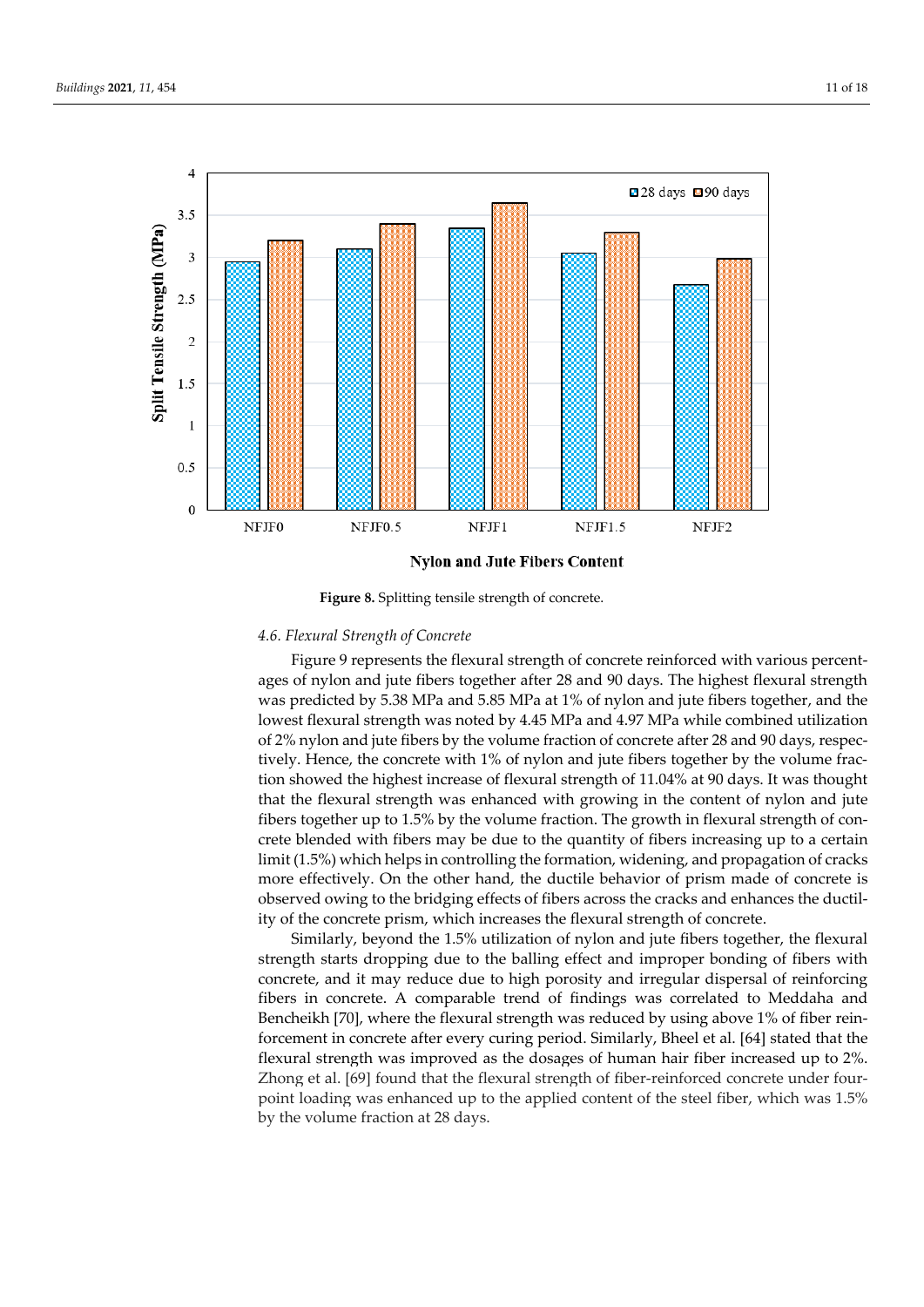

**Figure 9.** Flexural strength of concrete.

# *4.7. Modulus of Elasticity (MOE)*

The deformation properties of the concrete reinforced with nylon and jute fibers together were estimated with the help of the elasticity modulus test. However, modulus of elasticity describes stiffness; greater MOE of a substance thus denotes a stiffer one. The optimum outcomes of modulus of elasticity were measured by 29.55 MPa and 31 MPa at 2% of nylon and jute fibers, and the minimum value was calculated by 26.5 MPa and 27.2 MPa at 0% of nylon and jute fibers together by the volume fraction after 28 and 90 days, respectively. From Figure 10, it was shown that the MOE was amplified with growth in the content of nylon and jute fibers together by the volume fraction. A higher amount of nylon and jute fibers together used in concrete creates a stiffer concrete. Moreover, the MOE of concrete blended with nylon and jute fibers together generally depends on the kind of fiber, its volume, and direction. Besides, the addition of nylon and jute fibers in concrete would control the proliferation of the crack and its propagation. Additionally, concrete reinforced without nylon and jute fibers indicated brittle failure, while concrete reinforced with nylon and jute fibers displayed less brittle failure compared to unreinforced concrete. This finding agrees with Bheel et al. [64], where the MOE of concrete was improved as the content of human hair fiber rose in concrete at 90 days.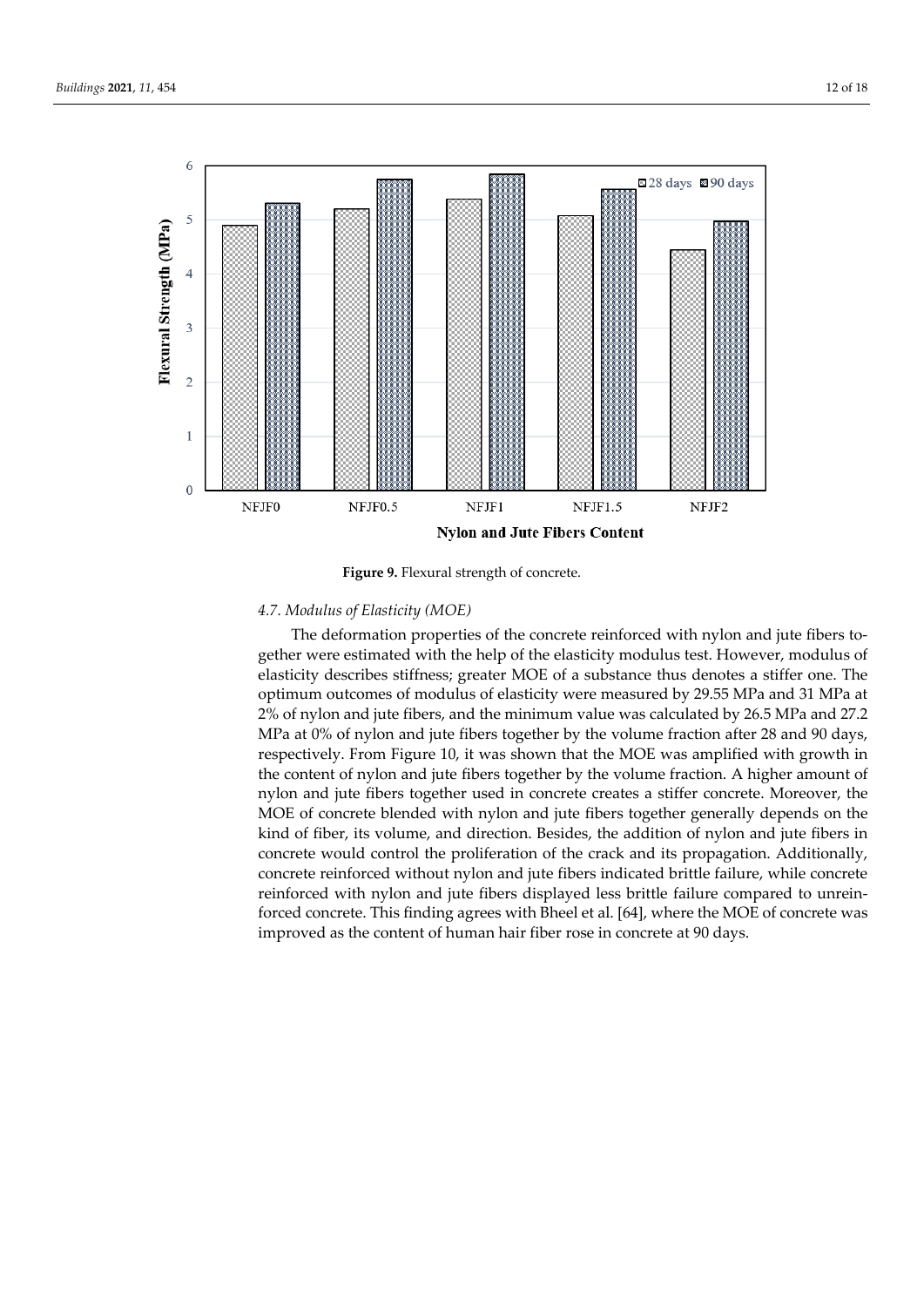

**Figure 10.** Modulus of elasticity of concrete.

## *4.8. Drying Shrinkage of Concrete*

The drying shrinkage was performed on the concrete specimens reinforced with nylon and jute fibers together by the volume fraction as shown in Figure 11. It was noted that the drying shrinkage of concrete decreases with the inclusion of nylon and jute fibers together after every curing period. These outcomes show a dramatic lessening in the drying shrinkage of concrete reinforced with nylon and jute fibers together by the volume of fraction, and this decline is progressive with a rise in the content of nylon and jute fibers. This opinion is correlated with that of Bheel et al. [64], where it was deemed that the drying shrinkage is reduced with an increase in the amount of human hair fiber. According to Afroughsabet and Teng [71], the drying shrinkage deformations of hybrid fiber-reinforced concrete were smaller than the basic concrete without fibers. Fibers can help to reduce concrete drying shrinkage by strengthening the bond strength between the fibers and the concrete matrix, which assists to constrain shrinking [72,73] physically, or by preventing cracks, which is the most important effect of fibers in concrete shrinkage [74]. These findings are consistent with those of other researchers who discovered that including fibers in a composite can prevent cracking caused by drying shrinkage [75,76]. Passuelo et al. [77] stated that the PVA fibers could lessen free shrinkage in concrete by varying the internal water circulation within the concrete. Alrshoudi et al. [78] reported that the drying shrinkage values of all prepacked aggregates of fiber-reinforced concrete samples with blended polypropylene fibers were relatively lesser as compared to plain prepacked aggregate concrete specimens up to 180 days.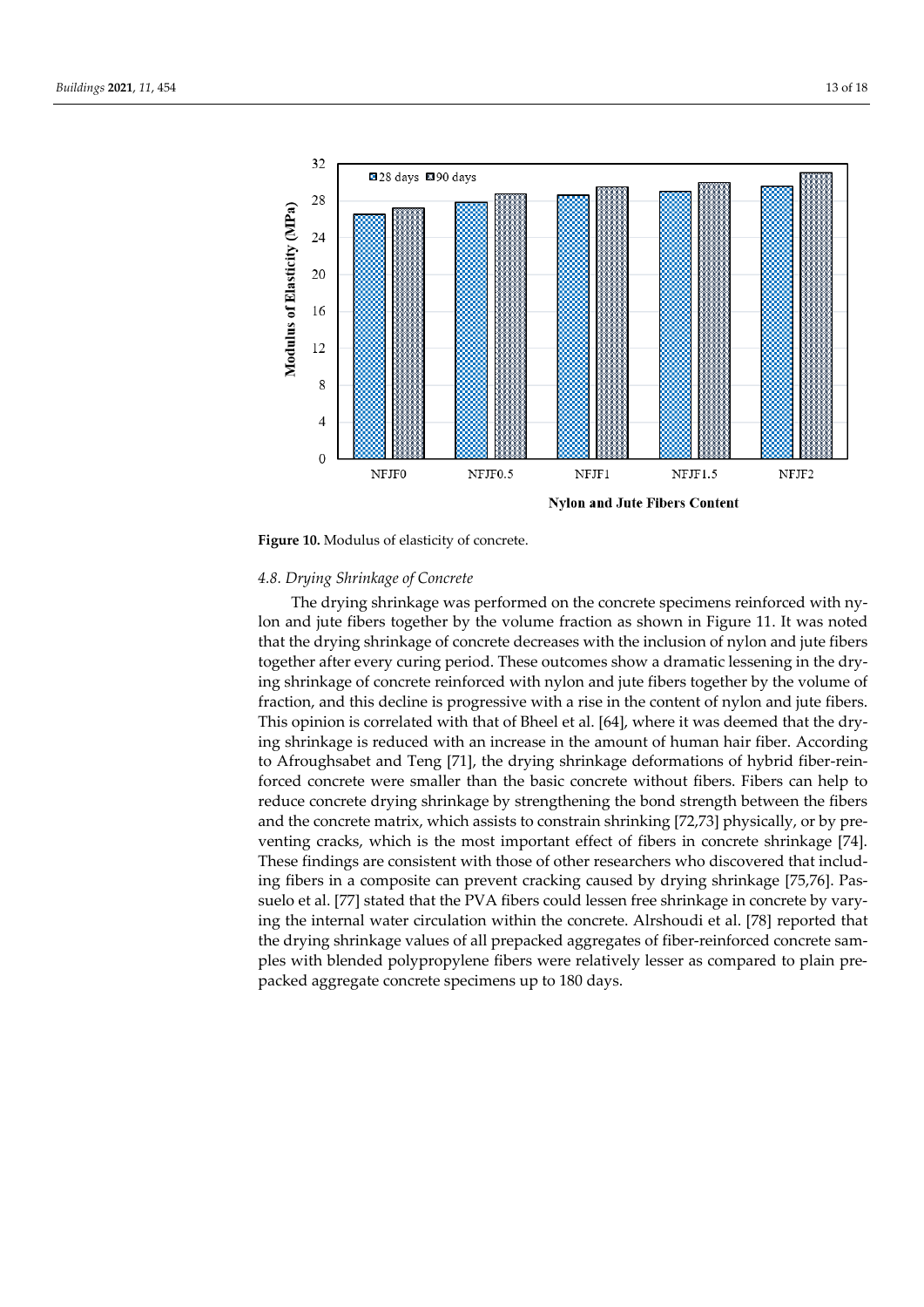

**Figure 11.** Drying shrinkage of concrete.

## **5. Conclusions**

This paper investigates the effects of nylon and jute fibers on the engineering properties of cement concrete. Slump, water absorption, mechanical, and shrinkage tests were conducted on the concrete specimens with different contents of nylon and jute fibers. The following conclusions can be drawn from the present research:

- The slump test findings demonstrate that adding nylon and jute fibers combined by volume fraction reduces the workability of concrete. This decrease in workability could be linked to an increase in the constituent's specific surface area and high content of nylon and jute fibers in concrete, causing more cement mortar requirement to cover their area. Hence, the quantity of water necessary for the workability of concrete reinforced by nylon and jute fibers was lowered.
- The highest density was estimated by 2388 kg/m<sup>3</sup> at 0% of nylon and jute fibers, and the smallest density was recorded by 2300 kg/m<sup>3</sup> while using 2% of nylon and jute fibers in concrete after 28 days, respectively. This decrease in density is due to the lower density of nylon and jute fibers compared to other components of concrete and higher entrapped air in concrete by nylon and jute fibers than that in the control mixture.
- The maximum outcome of water absorption was estimated by 3.07% at 2% of nylon and jute fibers together, and the lowest value was considered by 2.40% while applying 0% of nylon and jute fibers together by the volume fraction at 28 days individually.
- The concrete with 1% of nylon and jute fibers together by the volume fraction showed the maximum enhancement of the compressive strength, split tensile strength, and flexural strength by 11.71%, 14.10%, and 11.04%, respectively, compared to the plain concrete (concrete with 0% of nylon and jute fibers) at 90 days. Those different strengths of concrete were increased with the increasing of the nylon and jute fibers content together up to 1% by the volume fraction. The increase in strength of concrete may be due to the quantity of fibers increasing up to a certain limit which helps in controlling the formation, widening, and propagation of cracks more effectively. Moreover, the fiber bonding effect prevents transverse deformation, resulting in an increase in concrete strength.
- The compressive, split tensile and flexural strengths of the nylon and jute fibers reinforced concrete begin to decline once the percentage of nylon and jute fibers content in the concrete mixture exceed 1% due to enhanced air spaces and porosity, resulting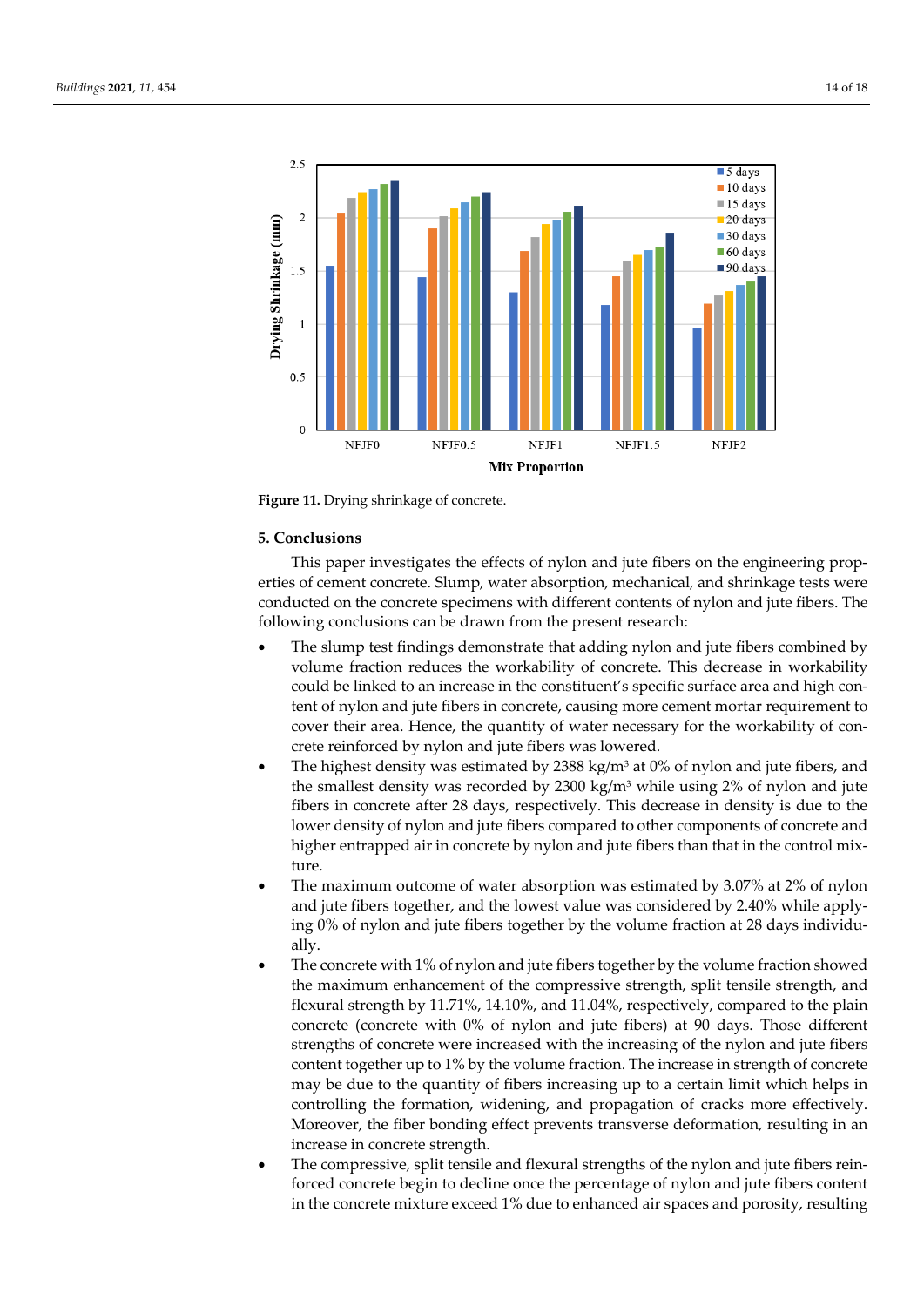from poor compaction of a large number of nylon and jute fibers in the concrete mixture, as well as the ball-up tendency of nylon and jute fibers.

- The MOE of concrete is enhanced while the percentages of nylon and jute fibers increase in concrete at 28 and 90 days consistently. The more nylon and jute fibers are used in concrete, the stiffer the concrete becomes.
- The drying shrinkage of concrete is reduced as the content of nylon and jute fibers rises in concrete, as fibers enhance the bond strength between the fibers and the concrete matrix and assist to physically constrain shrinking.

In view of the above findings, it is suggested to adopt 1% of nylon and jute fibers by the volume fraction for cement concrete because it can achieve the maximum strength and also take into account other engineering properties.

**Author Contributions:** Conceptualization, N.B., A.K. and M.A.K.; methodology, N.B. and T.T.; software, N.B.; validation, T.T., Y.L. and A.K.; data curation, N.B. and P.A.; writing—original draft preparation, N.B. and P.A.; writing—review and editing, T.T., Y.L., A.K. and M.A.K.; visualization, N.B.; supervision, Y.L. and M.A.K.; funding acquisition, Y.L. All authors have read and agreed to the published version of the manuscript.

**Funding:** This research was funded by National Natural Science Foundation of China (grant number: NSFC 51908012), the Postdoctoral Research Foundation of China (grant number: 2019M660962) and the International Research Cooperation Seed Fund of Beijing University of Technology (grant number: 2021B11).

**Institutional Review Board Statement:** Not applicable.

**Informed Consent Statement:** Not applicable.

**Data Availability Statement:** Not applicable.

**Acknowledgments:** The authors are thankful for the financial support from the National Natural Science Foundation of China, the Postdoctoral Research Foundation of China and the International Research Cooperation Seed Fund of Beijing University of Technology.

**Conflicts of Interest:** The authors declare no conflict of interest.

## **References**

- 1. Bheel, N.; Memon, F.A.; Meghwar, S.L. Study of Fresh and Hardened Properties of Concrete Using Cement with Modified Blend of Millet Husk Ash as Secondary Cementitious Material. *Silicon* **2020**, 1–12, doi:10.1007/s12633-020-00794-7.
- 2. Keerio, M.A.; Abbasi, S.A.; Kumar, A.; Bheel, N.; Rehaman, K.U.; Tashfeen, M. Effect of Silica Fume as Cementitious Material and Waste Glass as Fine Aggregate Replacement Constituent on Selected Properties of Concrete. *Silicon* **2020**, 1–12, doi:10.1007/s12633-020-00806-6.
- 3. Chalangaran, N.; Farzampour, A.; Paslar, N. Nano Silica and Metakaolin Effects on the Behavior of Concrete Containing Rubber Crumbs. *Civ. Eng.* **2020**, *1*, 264–274, doi:10.3390/civileng1030017.
- 4. Farzampour, A. Temperature and humidity effects on behavior of grouts. *Adv. Concr. Constr.* **2017**, *5*, 659.
- 5. Farzampour, A. Compressive Behavior of Concrete under Environmental Effects. In *Compressive Strength of Concrete*; IntechOpen: London, UK, 2019; pp. 92-104; doi:10.5772/intechopen.85675.
- 6. Chalangaran, N.; Farzampour, A.; Paslar, N.; Fatemi, H. Experimental investigation of sound transmission loss in concrete containing recycled rubber crumbs. *Adv. Concr. Constr.* **2021**, *11*, 447–454.
- 7. Bheel, N.; Keerio, M.A.; Kumar, A.; Shahzaib, J.; Ali, Z.; Ali, M.; Sohu, S. An Investigation on Fresh and Hardened Properties of Concrete Blended with Rice Husk Ash as Cementitious Ingredient and Coal Bottom Ash as Sand Replacement Material. *Silicon* **2021**, 1–12, doi:10.1007/s12633-020-00906-3.
- 8. Kumar, A.; Bheel, N.; Ahmed, I.; Rizvi, S.H.; Kumar, R.; Jhatial, A.A. Effect of silica fume and fly ash as cementitious material on hardened properties and embodied carbon of roller compacted concrete. *Environ. Sci. Pollut. Res.* **2021**, 1–13, doi:10.1007/s11356-021-15734-0.
- 9. Keerio, M.A.; Saand, A.; Chaudhry, R.; Bheel, N.; Bhatti, N.U.K.; Soohu, S. The Effect of Local Metakaolin Developed from Natural Material Soorh on Selected Properties of Concrete/Mortar. *Silicon* **2021**, 1–10, doi:10.1007/s12633-021-00993-w.
- Bheel, N.; Ali, M.O.A.; Tafsirojjaman; Khahro, S.H.; Keerio, M.A. Experimental study on fresh, mechanical properties and embodied carbon of concrete blended with sugarcane bagasse ash, metakaolin, and millet husk ash as ternary cementitious material. *Environ. Sci. Pollut. Res.* **2021**, 1–16, doi:10.1007/s11356-021-15954-4.
- 11. Hrabová, K.; Lehner, P.; Ghosh, P.; Konečný, P.; Teplý, B. Sustainability Levels in Comparison with Mechanical Properties and Durability of Pumice High-Performance Concrete. *Appl. Sci.* **2021**, *11*, 4964, doi:10.3390/app11114964.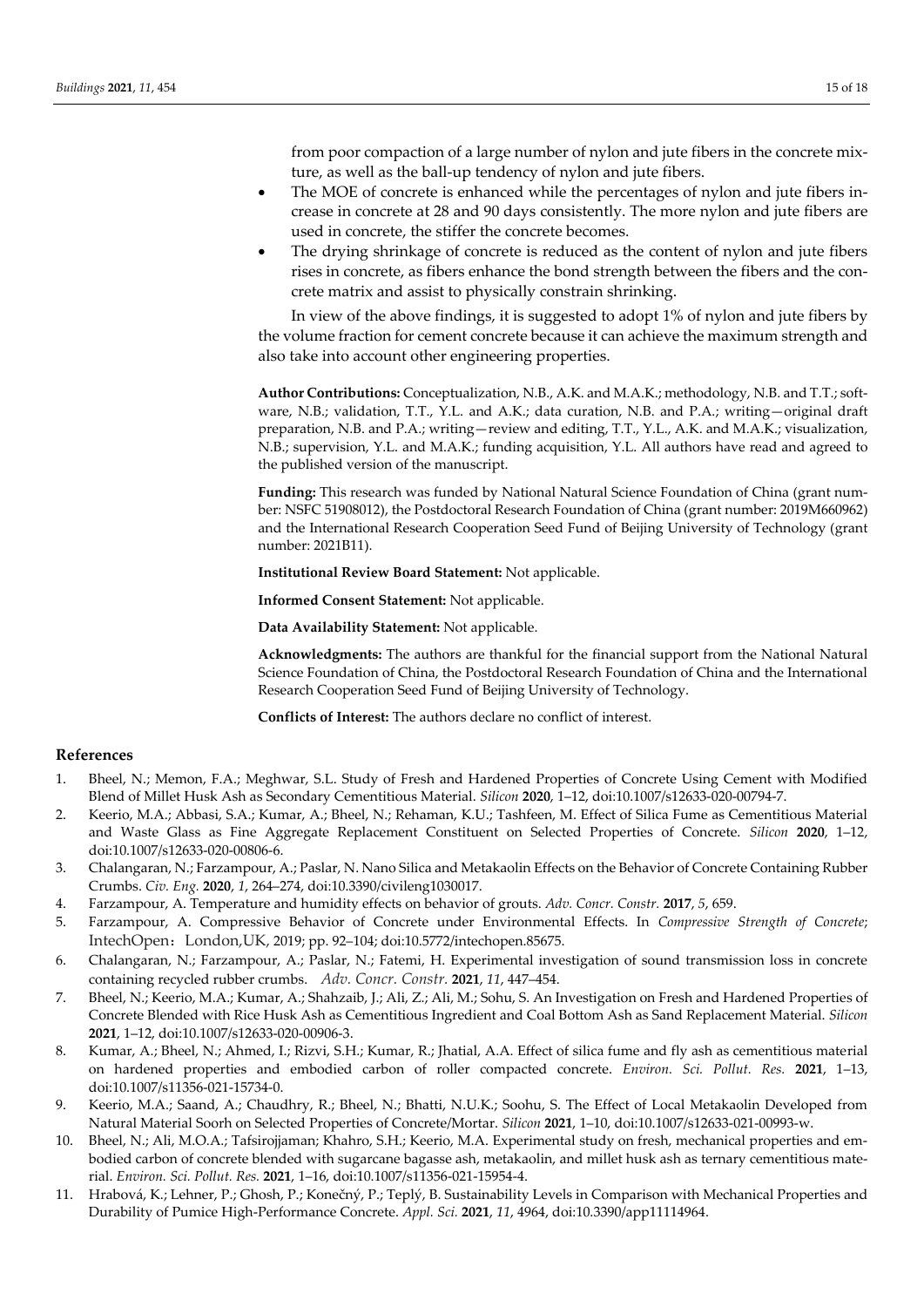- 12. Afroughsabet, V.; Biolzi, L.; Monteiro, P.J.; Gastaldi, M.M. Investigation of the mechanical and durability properties of sustainable high performance concrete based on calcium sulfoaluminate cement. *J. Build. Eng.* **2021**, *43*, 102656, doi:10.1016/j.jobe.2021.102656.
- 13. Zahmak, A.; Abdallah, M.; Jarah, B.; Arab, M.G. Environmental performance of alkali-activated binders for ground improvement. *Transp. Geotech.* **2021**, *31*, 100631, doi:10.1016/j.trgeo.2021.100631.
- 14. Bheel, N.; Ali, M.O.A.; Liu, Y.; Tafsirojjaman, T.; Awoyera, P.; Sor, N.H.; Romero, L.M.B. Utilization of Corn Cob Ash as Fine Aggregate and Ground Granulated Blast Furnace Slag as Cementitious Material in Concrete. *Buildings* **2021**, *11*, 422, doi:10.3390/buildings11090422.
- 15. Bheel, N.; Awoyera, P.O.; Olalusi, O.B. Engineering Properties of Concrete with a Ternary Blend of Fly Ash, Wheat Straw Ash, and Maize Cob Ash. *Int. J. Eng. Res. Afr.* **2021**, *54*, 43–55, doi:10.4028/www.scientific.net/jera.54.43.
- 16. Ranyal, A.; Kamboj, J. Effect of addition of different type of Steel fibers on the mechanical aspects of concrete—A review. *Int. J. Civ. Eng. Technol.* **2016**, *7*, 33–42.
- 17. Okeola, A.A.; Abuodha, S.O.; Mwero, J. Experimental Investigation of the Physical and Mechanical Properties of Sisal Fiber-Reinforced Concrete. *Fibers* **2018**, *6*, 53, doi:10.3390/fib6030053.
- 18. Banthia, N.; Gupta, R. Influence of polypropylene fiber geometry on plastic shrinkage cracking in concrete. *Cem. Concr. Res.* **2006**, *36*, 1263–1267, doi:10.1016/j.cemconres.2006.01.010.
- 19. Neville, A.M.; Brooks, J.J. *Properties of Concrete*; Vol. 4, Longman: London, UK, 1995.
- 20. Mansouri, I.; Shahheidari, F.S.; Hashemi, S.M.A.; Farzampour, A. Investigation of steel fiber effects on concrete abrasion resistance. *Adv. Concr. Constr.* **2020**, *9*, 367–374.
- 21. Düğenci, O.; Haktanir, T.; Altun, F. Experimental research for the effect of high temperature on the mechanical properties of steel fiber-reinforced concrete. *Constr. Build. Mater.* **2015**, *75*, 82–88, doi:10.1016/j.conbuildmat.2014.11.005.
- 22. Balendran, R.V.; Zhou, F.P.; Nadeem, A.; Leung, A.Y.T. Influence of steel fibers on strength and ductility of normal and lightweight high strength concrete. *Build. Environ*. **2002**, *37*, 1361–1367, doi:10.1016/S0360-1323(01)00109-3.
- 23. Ali, M.; Liu, A.; Sou, H.; Chouw, N. Mechanical and dynamic properties of coconut fibre reinforced concrete. *Constr. Build. Mater.* **2012**, *30*, 814–825, doi:10.1016/j.conbuildmat.2011.12.068.
- 24. Chung, D.D. Dispersion of Short Fibers in Cement. *J. Mater. Civ. Eng.* **2005**, *17*, 379–383, doi:10.1061/(asce)0899- 1561(2005)17:4(379).
- 25. Bheel, N. Basalt fibre-reinforced concrete: Review of fresh and mechanical properties. *J. Build. Pathol. Rehabil.* **2021**, *6*, 1–9, doi:10.1007/s41024-021-00107-4.
- 26. Stähli, P.; Custer, R.; Van Mier, J.G.M. On flow properties, fibre distribution, fibre orientation and flexural behaviour of FRC. *Mater. Struct.* **2008**, *41*, 189–196, doi:10.1617/s11527-007-9229-x.
- 27. Gettu, R. Study of the distribution and orientation of fibers in SFRC specimens. *Mater. Struct.* **2005**, *38*, 31–37, doi:10.1617/14021.
- 28. Kandasamy, R.; Murugesan, R. Fiber Reinforced Self Compacting Concrete Using Domestic Waste Plastics as Fibres. *J. Eng. Appl. Sci.* **2011**, *7*, 75–82, doi:10.3923/jeasci.2012.405.410.
- 29. Paris, J.M.; Roessler, J.G.; Ferraro, C.C.; DeFord, H.; Townsend, T.G. A review of waste products utilized as supplements to Portland cement in concrete. *J. Clean. Prod.* **2016**, *121*, 1–79, doi:10.1016/j.jclepro.2016.02.013.
- 30. Rajab, P.M. Study on Structural Behavior of Nylon Fiber in Concrete. *J. Eng. Appl. Sci*. **2018**, *13*, 5455–5457.
- 31. Wu, H.; Lin, X.; Zhou, A. A review of mechanical properties of fibre reinforced concrete at elevated temperatures. *Cem. Concr. Res.* **2020**, *135*, 106117, doi:10.1016/j.cemconres.2020.106117.
- 32. Nguyen, T.N.; Moon, J.; Kim, J.J. Microstructure and mechanical properties of hardened cement paste including Nylon 66 nanofibers. *Constr. Build. Mater.* **2020**, *232*, 117134, doi:10.1016/j.conbuildmat.2019.117134.
- 33. Nitin, S.K.; Verma, P. Effect on Mechanical Properties of Concrete Using Nylon Fibers. *Int. Res. J. Eng. Technol*. **2016**, *3*, 1751– 1755.
- 34. Hanif, I.M.; Syuhaili, M.R.N.; Hasmori, M.F.; Shahmi, S.M. Effect of nylon fiber on mechanical properties of cement based mortar. *IOP Conf. Ser. Mater. Sci. Eng.* **2017**, *271*, 12080, doi:10.1088/1757-899x/271/1/012080.
- 35. Lee, S. Effect of Nylon Fiber Addition on the Performance of Recycled Aggregate Concrete. *Appl. Sci.* **2019**, *9*, 767, doi:10.3390/app9040767.
- 36. Saxena, J.; Saxena, A.K.; Arora, T.R. Enhancement of the Strength of Conventional Concrete by using Fly Ash and Nylon Fiber. *Int. J. Sci. Eng. Res*. **2015**, *6*, 1557–1561.
- 37. Zakaria, M.; Ahmed, M.; Hoque, M.; Shaid, A. A Comparative Study of the Mechanical Properties of Jute Fiber and Yarn Reinforced Concrete Composites. *J. Nat. Fibers* **2020**, *17*, 676–687, doi:10.1080/15440478.2018.1525465.
- 38. Das Gupta, S.; Aftab, S.; Zakaria, H.M.; Karmakar, C. Scope of improving mechanical characteristics of concrete using natural fiber as a reinforcing material. *Malays. J. Civ. Eng*. **2020**, *32*, 49–57, doi:doi:10.11113/ mjce.v32n2.654.
- 39. Raval, G.; Patel, U. Impacts of adding Jute fibers to concrete. *Int. J. Adv. Eng. Res. Dev*. **2015**, *5*, 1–8.
- 40. Sal Aziz, M.A.; Mutsuddy, R. Effect of Jute Fiber on the Mechanical Properties of Concrete. *J. Built Environ. Technol. Eng*. **2018**, *5*, 48–59.
- 41. Dayananda, N.; Gowda, B.S.K.; Prasad, G.L.E. A Study on Compressive Strength Attributes of Jute Fiber Reinforced Cement Concrete Composites. *IOP Conf. Ser. Mater. Sci. Eng.* **2018**, *376*, 012069, doi:10.1088/1757-899x/376/1/012069.
- 42. Zakaria, M., Ahmed, M., Hoque, M.M. and Hannan, A. Effect of jute yarn on the mechanical behavior of concrete composites. *SpringerPlus*, **2015**, *4*, 1–8.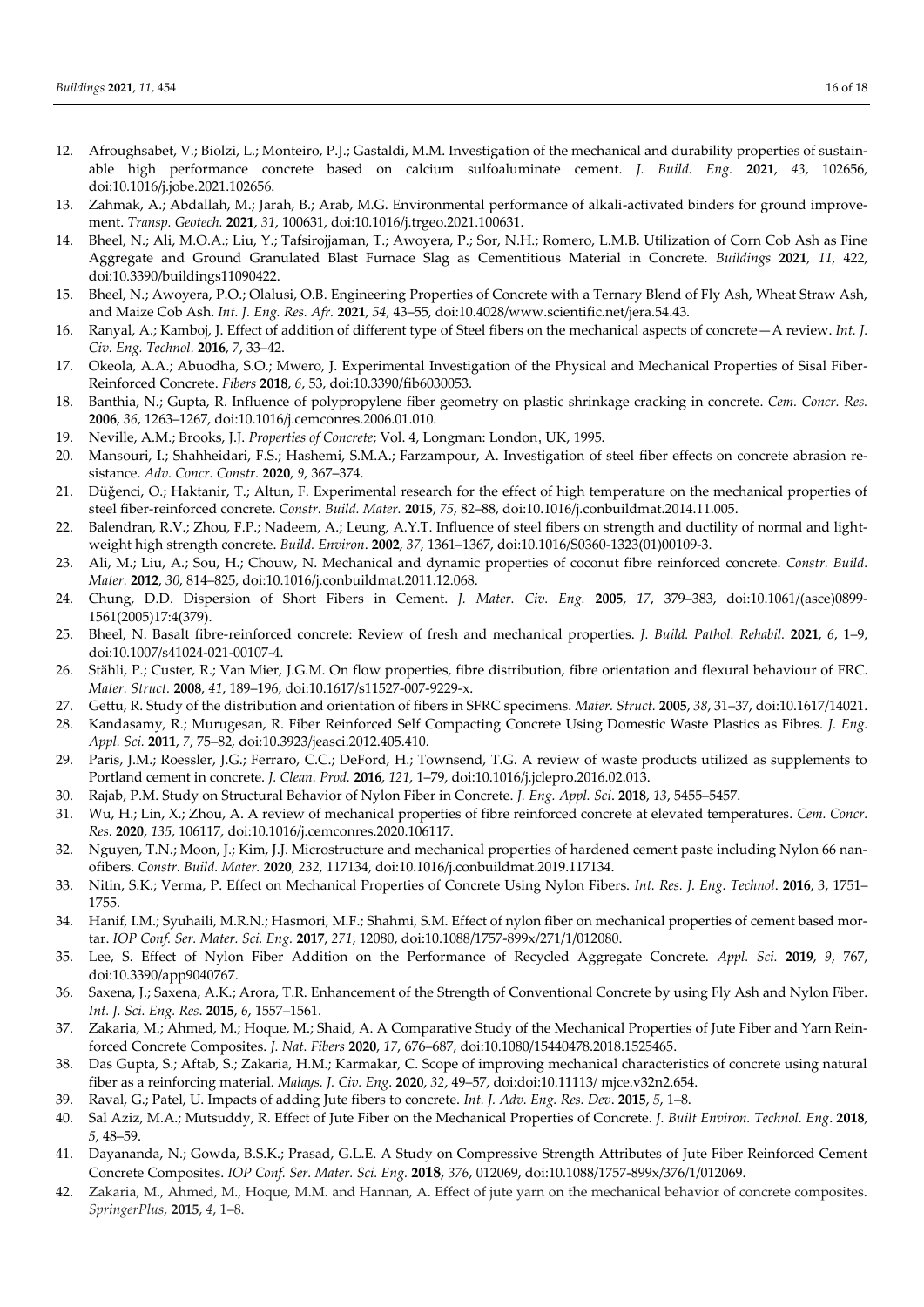- 43. Salih, Y.A.; Sabeeh, N.N.; Yass, M.F.; Ahmed, A.S.; Khudhurr, E.S. Concrete Beams Strengthened with Jute Fibers. *Civ. Eng. J.* **2019**, *5*, 767–776, doi:10.28991/cej-2019-03091286.
- 44. Ozawa, M.; Kim, G.; Choe, G.-C.; Yoon, M.-H.; Sato, R.; Rokugo, K. Thermal properties of jute fiber concrete at high temperature. *J. Struct. Fire Eng.* **2016**, *7*, 182–192, doi:10.1108/jsfe-09-2016-017.
- 45. Zhang, T.; Yin, Y.; Gong, Y.; Wang, L. Mechanical properties of jute fiber‐reinforced high‐strength concrete. *Struct. Concr.* **2020**, *21*, 703–712, doi:10.1002/suco.201900012.
- 46. Standard ASTM. *C150/C150M-19a. Specification for Portland Cement*; ASTM International: West Conshohocken, PA, USA, 2019; pp. 1–10; doi:10.1520/c0150\_c0150m-19a.
- 47. Standard ASTM. *C33/C33M-18. Specification for Concrete Aggregates*; American Society for Testing and Materials: Philadelphia, PA, USA, 2018; doi:10.1520/c0033\_c0033m-18.
- 48. Standard ASTM. *C136. Standard Test Method for Sieve Analysis of Fine and Coarse Aggregates*; American Society for Testing and Materials: Philadelphia, PA, USA, 2005.
- 49. Standard ASTM. *C1602/C1602M-18. Standard Specification for Mixing Water Used in the Production of Hydraulic Cement Concrete*, *West Conshohocken, PA USA:* 2018. Available online: https://www.astm.org/Standards/C1602.htm (accessed on 23 March 2020).
- 50. Standard ASTM. *C192/C192M-19. Standard Practice for Making and Curing Concrete Test Specimens in the Laboratory*. Available online: https://www.astm.org/Standards/C192 (accessed on 24 March 2020).
- 51. BS EN 12350-2. *Testing Fresh Concrete, Part 2: Slump-Test*; British Standards Institution (BSI), Cambridge, UK, 2009.
- 52. BS 1881. *Part 122. Method for Determination of Water Absorption*; British Standards Institution: London, UK, 1983.
- 53. *BS EN 12390–7:2000. Part 7: Density of hardened concrete*; British Standards Institution: Cambridge, UK, 2000; p. 389.
- 54. BS EN 12390-3. *Testing Harden Concrete. Compressive Strength of Test Specimens*; British Standards Institution: Cambridge, UK: 2009.
- 55. BS EN 12390-6. *Testing Hardened Concrete. Tensile Splitting Strength of Test Specimens*; British Standards Institution: Cambridge, UK: 2009.
- 56. BS EN 12390-5. *Testing Hardened Concrete. Flexural Strength of Test Specimens*; British Standards Institution: Cambridge, UK: 2009.
- 57. BS EN 12390-13. *Testing Hardened Concrete. Determination of Secant Modulus of Elasticity in Compression*; British Standards Institution: Cambridge, UK: 2013.
- 58. BS ISO 1920-8. *Determination of Drying Shrinkage of Concrete for Samples Prepared in the Field or in the Laboratory*; British Standard Institution: London, UK, 2009.
- 59. Onuaguluchi, O.; Banthia, N. Plant-based natural fibre reinforced cement composites: A review. *Cem. Concr. Compos.* **2016**, *68*, 96–108, doi:10.1016/j.cemconcomp.2016.02.014.
- 60. Bayasi, M.Z.; Soroushian, P. Effect of steel fiber reinforcement on fresh mix properties of concrete. *Mater. J.* **1992**, *89*, 369–374.
- 61. Bheel, N.; Sohu, S.; Awoyera, P.; Kumar, A.; Abbasi, S.A.; Olalusi, O.B. Effect of Wheat Straw Ash on Fresh and Hardened Concrete Reinforced with Jute Fiber. *Adv. Civ. Eng.* **2021**, *2021*, 1–8, doi:10.1155/2021/6659125.
- 62. Gao, D.; Wang, F. Effects of recycled fine aggregate and steel fiber on compressive and splitting tensile properties of concrete. *J. Build. Eng.* **2021**, *44*, 102631, doi:10.1016/j.jobe.2021.102631.
- 63. Islam, M.S.; Ahmed, S.J. Influence of jute fiber on concrete properties. *Constr. Build. Mater.* **2018**, *189*, 768–776, doi:10.1016/j.conbuildmat.2018.09.048.
- 64. Bheel, N.; Awoyera, P.; Aluko, O.; Mahro, S.; Viloria, A.; Sierra, C.A.S. Sustainable composite development: Novel use of human hair as fiber in concrete. *Case Stud. Constr. Mater.* **2020**, *13*, e00412, doi:10.1016/j.cscm.2020.e00412.
- 65. Yan, L.; Chouw, N. Natural FRP tube confined fibre reinforced concrete under pure axial compression: A comparison with glass/carbon FRP. *Thin Walled Struct.* **2014**, *82*, 159–169, doi:10.1016/j.tws.2014.04.013.
- 66. Aziz, M.A.; Paramasivam, P.; Lee, S.L. Prospects for natural fiber reinforced concretes in construction. *Int. J. Cem. Compos. Lightweight Concr.* **1981**, *3*, 123–132, doi:10.1016/0262-5075(81)90006-3.
- 67. Zakaria, M.; Ahmed, M.; Hoque, M.; Islam, S. Scope of using jute fiber for the reinforcement of concrete material. *Text. Cloth. Sustain.* **2017**, *2*, 123, doi:10.1186/s40689-016-0022-5.
- 68. Lehner, P.; Konečný, P.; Ponikiewski, T. Comparison of material properties of SCC concrete with steel fibers related to ingress of chlorides. *Crystals* **2020**, *10*, 220.
- 69. Zhong, A.; Sofi, M.; Lumantarna, E.; Zhou, Z.; Mendis, P. Flexural Capacity Prediction Model For Steel Fiber-Reinforced Concrete Beams. *Int. J. Concr. Struct. Mater.* **2021**, *15*, 1–12.
- 70. Meddah, M.S.; Bencheikh, M. Properties of concrete reinforced with different kinds of industrial waste fibre materials. *Constr. Build. Mater.* **2009**, *23*, 3196–3205, doi:10.1016/j.conbuildmat.2009.06.017.
- 71. Afroughsabet, V.; Teng, S. Experiments on drying shrinkage and creep of high performance hybrid-fiber-reinforced concrete. *Cem. Concr. Compos.* **2020**, *106*, 103481, doi:10.1016/j.cemconcomp.2019.103481.
- 72. Li, Z.; Lara, M.A.P.; Bolander, J. Restraining effects of fibers during non-uniform drying of cement composites. *Cem. Concr. Res.* **2006**, *36*, 1643–1652, doi:10.1016/j.cemconres.2006.04.001.
- 73. Zhang, J.; Li, V. Influences of Fibers on Drying Shrinkage of Fiber-Reinforced Cementitious Composite. *J. Eng. Mech.* **2001**, *127*, 37–44, doi:10.1061/(asce)0733-9399(2001)127:1(37).